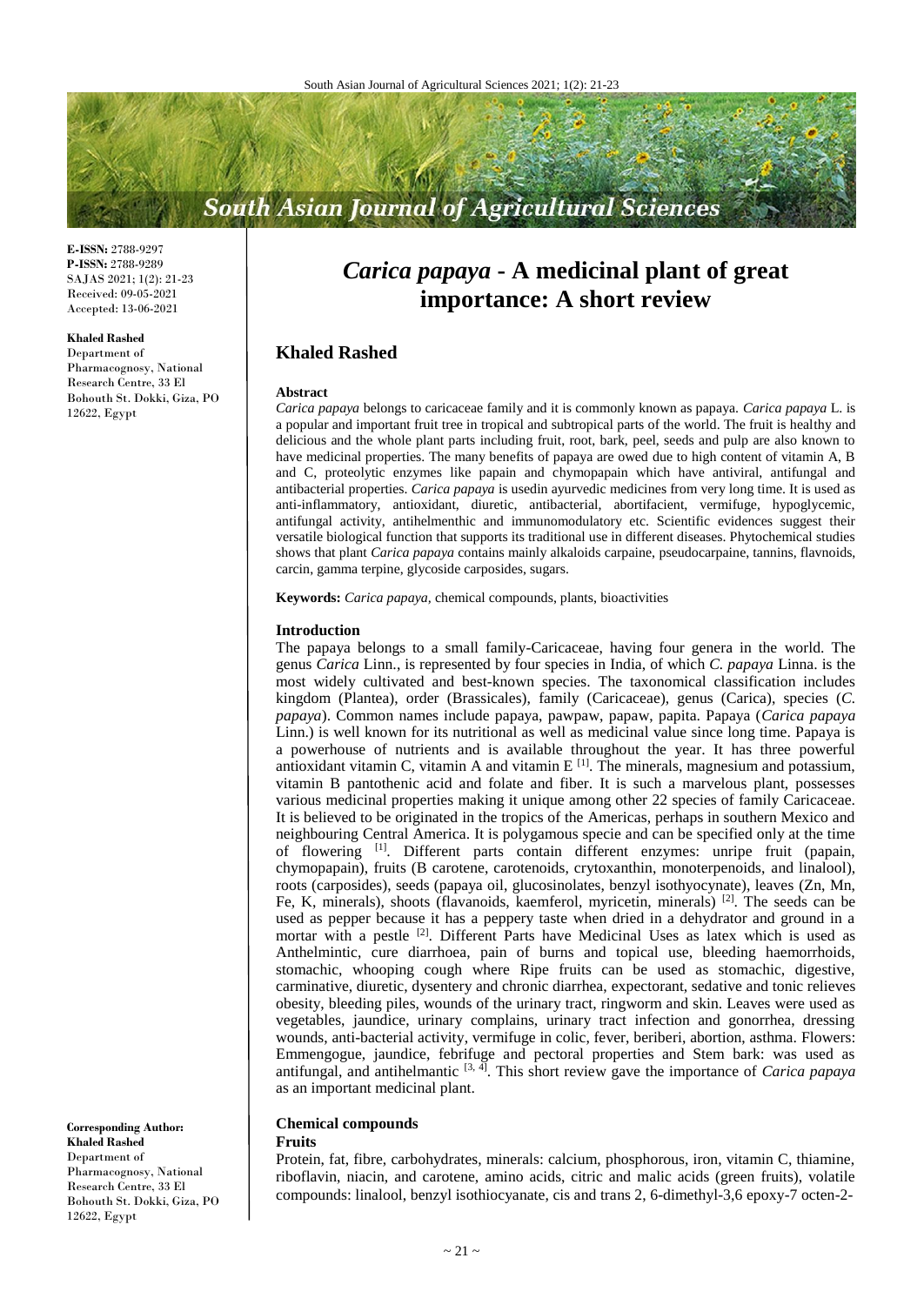ol, Alkaloid, α; carpaine, benzyl-β-D glucoside, 2 phenylethyl -β-D-glucoside, 4-hydroxy-phenyl-2 ethyl-β-Dglucoside and four isomeric malonated benzyl-β-Dglucosides<sup>[5]</sup>.

## **Juice**

N-butyric, n-hexanoic and n-octanoic acids, lipids; myristic, palmitic, stearic, linoleic, linolenic and cis-vaccenic and oleic acids [6].

## **Seed**

Fatty acids, crude protein, crude fibre, papaya oil, sinigrin, Carpaine, benzylisothiocyanate, benzyl glucosinolate, benzylthiourea, hentriacontane, βsitosterol, caricin and an enzyme myrosin, leaves related alkaloids, flavonoids, saponins, tannins, cardiac glycoside, anthraquinones and cardinolodes are present [5].

# **Root**

Carposide and enzyme myrosin.

### **Leaves**

Alkaloids carpain, pseudocarpain and dehydrocarpaine I and II, choline, carposide, vitamin C and  $E^{[5]}$ .

# **Bark**

β-Sitosterol, glucose, fructose, sucrose, galactose and xylitol [5] .

### **Latex**

Proteolytic enzymes, papain and chemopapain, glutamine cyclotransferase, chymopapains A, B and C, peptidase A and B and lysozymes [5].

### **Nutrient contents of the papaya**

Papaya is a major fruit crop worldwide that is primarily consumed as fresh fruit. Papaya fruits consist mostly of water and carbohydrate, low in calories and rich in natural vitamins and minerals, particularly in vitamins A and C, ascorbic acid and potassium [6].

### **Bioactivities**

### **Antioxidant activity**

The methanolic extract of unripe fruits of *C. papaya* was tested for its effect on activities of some antioxidant enzymes which includes glutathione peroxidase, glutathione transferase (GST), glutathione reductase, catalase and glucose-6-phosphate dehydrogenase in mice treated with a orally dose of 100 mg/kg. There is significant increase in the activities glutathione reductase, GST, GPx, glucose-6 phosphate dehydrogenase due to the ethyl acetate fraction. Significant decrease in GPx was observed in kidney following administration of ethyl acetate fraction. It was suggested that quercetin and β-sitosterol may be responsible for the antioxidant potential [7].

## **Anti-hypertensive activity**

The ethanolic extract of ripe fruit of *C. papaya* was used for the anti-hypertensive activity. The study suggested that the unripe fruit of *C. papaya* had a potent anti-hypertensive activity<sup>[8]</sup>.

### **Wound healing activity**

The aqueous extract of *C. papaya* fruit [100 mg/(kg.d) for 10 d] for wound healing property in streptozotocin-induced

diabetic rats using excision and dead space wound models. The aqueous extract shows 77% reduction in the wound area when compared to 59% contraction to wound of the controls. Thus the result suggested that the aqueous extract of *C. papaya* had a potent wound healing property [9].

## **Anti-tumor activity**

The aqueous extract of *C. papaya* leaves (0.625-20 mg/mL) exhibits anti-tumor activity. The extract significantly inhibited the proliferative responses of solid tumor cell lines derived from cervical carcinoma (Hela), breast adenocarcinoma (MCF-7), hepatocellular carcinoma (HepG2), lung adenocarcinoma (PCI4), pancreatic epithelial carcinoma (Panc-1) and mesothelioma (H2452) in a dose dependent manner [10].

### **Anthelmintic**

The dried papaya seeds given as elixir with honey have shown significant effect on the human intestinal parasites, without significant side effects. Benzylisothiocynate, present in seeds is the chief anthelmintic [11-13].

The latex of papaya has anthelmintic efficacy against *Heligmosomoides polygyrus* in experimentally infected mice, which suggests in potential role as an anthelmintic against potent intestinal nematodes of mammalian hosts [14]. It has also anthelmintic activity against natural infection of *Ascaris suum* in pigs and found to be 100% effective at the dose of 8 g/kg body weight [15, 16].

# **Antimicrobial activity**

The aqueous extract of *C. papaya* leaves and roots at different concentrations (25, 50, 100, 200 mg/mL) showed antimicrobial activity against some human pathogenic bacteria using the agar diffusion method [17].

### **Anti-inflamatory activity**

The ethanolic extract of *C. papaya* leaves in rats using carrageenan induced paw oedema, cotton pallet granuloma and formaldehyde induced arthritis models. The ulcerogenic activity of the extract was also investigated. The result showed that the extract at the dose of 25-250 mg/kg p.o exhibited significant reduction in the paw oedema in the carrageenan test. The extract produced slight mucosal irritiation at higher doses [18].

### **Immuno-modulatory activity**

Chemical constituents of the *C. papaya* seed extract and its bioactive fraction were examined in vitro using lymphocyte proliferation assays and complement-mediated hemolytic assay [19] .

### **Conclusion**

Papaya plant is mainly used as the food ingredient throughout the world because of its fruits and its nutritive values. The plant showed that the plant's leaves, stem, fruits and seeds also have different chemical constituents such as Alkaloids flavonoids, saponins, tannins, cardiac glycoside, anthraquinones and cardinolodes etc. many of the pharmacological activities has been done on the papaya plants.

### **References**

1. Edi R. Bedi Vanaspati Kosh. Kitabghar publication, New Delhi; First edition 2005;1:440-453.